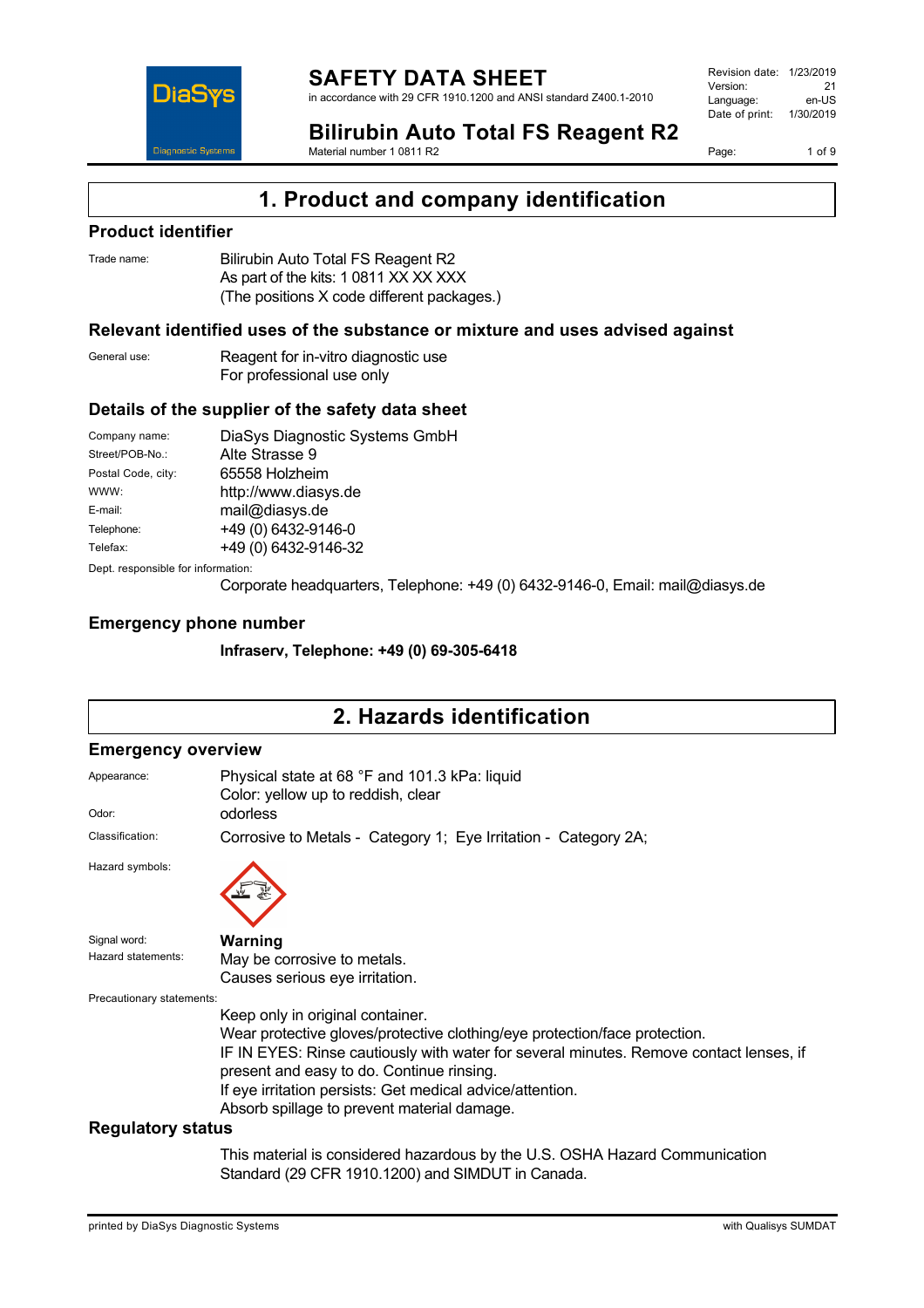

in accordance with 29 CFR 1910.1200 and ANSI standard Z400.1-2010

| 1/23/2019 |
|-----------|
| 21        |
| en-US     |
| 1/30/2019 |
|           |

**Bilirubin Auto Total FS Reagent R2**

Material number 1 0811 R2

Page: 2 of 9

#### **Hazards not otherwise classified**

A corrosive effect cannot be ruled out because of the pH value. see section 11: Toxicological information

# **3. Composition / Information on ingredients**

Chemical characterization: aqueous solution

Relevant ingredients:

| CAS No.                 | Designation                  | Content   | Classification                                                                                                                          |
|-------------------------|------------------------------|-----------|-----------------------------------------------------------------------------------------------------------------------------------------|
| <b>CAS</b><br>9002-92-0 | Dodecan-1-ol,<br>ethoxylated | $< 2.5\%$ | Acute Toxicity - oral - Category 4.<br>Eye Damage - Category 1.                                                                         |
| <b>CAS</b><br>7647-01-0 | Hydrochloric acid            | $< 1 \%$  | Corrosive to Metals - Category 1.<br>Skin Corrosion - Category 1B.<br>Specific Target Organ Toxicity (Single<br>Exposure) - Category 3. |

|                                                    | 4. First aid measures                                                                                                                                                                                                                      |  |
|----------------------------------------------------|--------------------------------------------------------------------------------------------------------------------------------------------------------------------------------------------------------------------------------------------|--|
| General information:                               | If medical advice is needed, have product container or label at hand.                                                                                                                                                                      |  |
| In case of inhalation:                             | Provide fresh air. Seek medical aid in case of troubles.                                                                                                                                                                                   |  |
| Following skin contact:                            | Take off immediately all contaminated clothing.<br>After contact with skin, wash immediately with plenty of water.<br>Cover with sterile dressing material to protect against infection. Seek medical attention.                           |  |
| After eye contact:                                 | Immediately flush eyes with plenty of flowing water for 10 to 15 minutes holding eyelids<br>apart. Remove contact lenses, if present and easy to do. Continue rinsing. Subsequently<br>seek the immediate attention of an ophthalmologist. |  |
| After swallowing:                                  | Rinse mouth immediately and drink plenty of water.<br>Do not induce vomiting. Do not try to neutralize. Seek medical attention.                                                                                                            |  |
| Most important symptoms/effects, acute and delayed |                                                                                                                                                                                                                                            |  |

Causes serious eye irritation. A corrosive effect cannot be ruled out because of the pH value. May cause skin irritation in susceptible persons. May cause respiratory irritation.

#### **Information to physician**

Treat symptomatically.

### **5. Fire fighting measures**

Flash point/flash point range:

not combustible

Auto-ignition temperature: No data available

Suitable extinguishing media:

Product is non-combustible. Extinguishing materials should therefore be selected according to surroundings.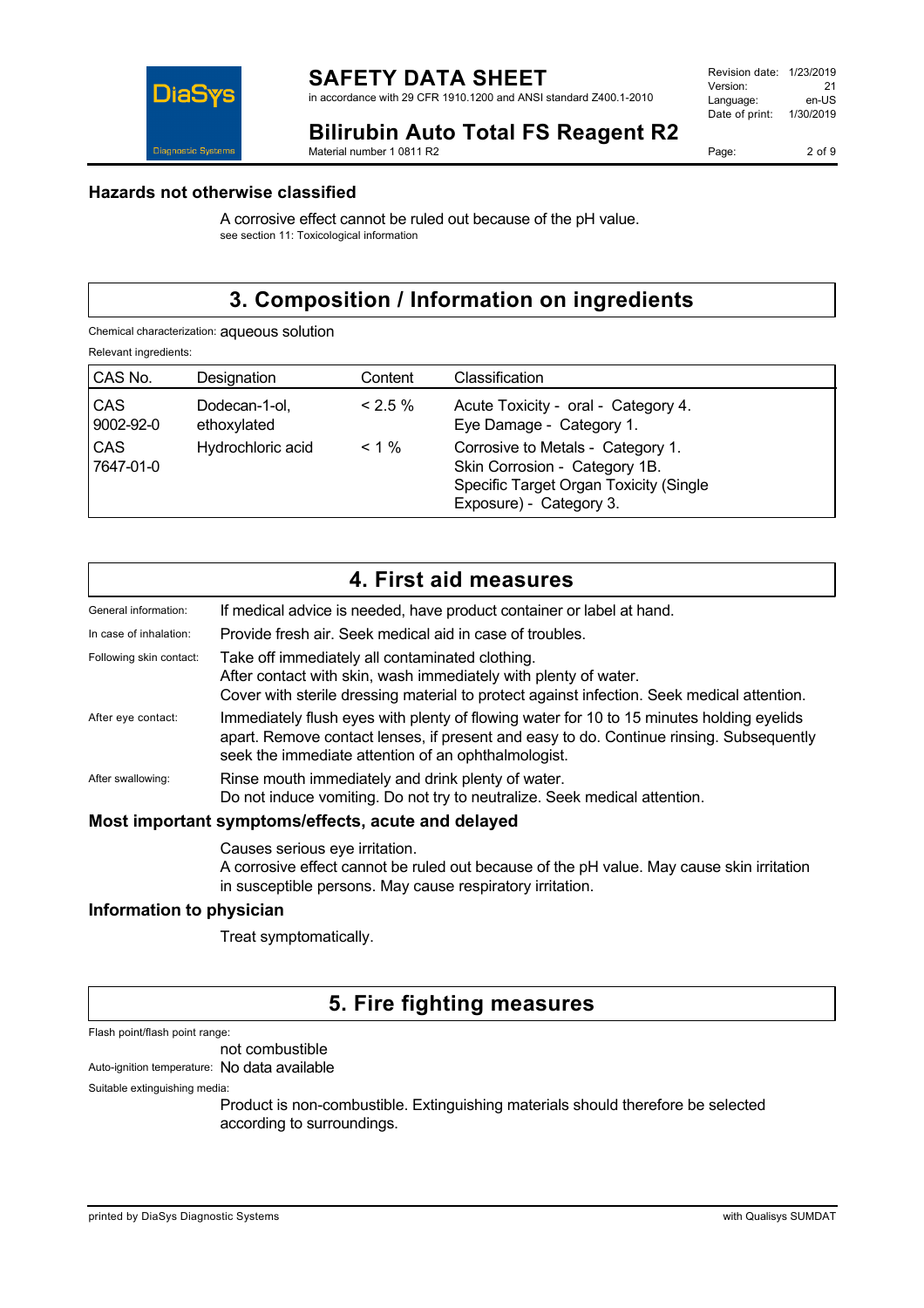

in accordance with 29 CFR 1910.1200 and ANSI standard Z400.1-2010

| Revision date: | 1/23/2019 |
|----------------|-----------|
| Version:       | 21        |
| Language:      | en-US     |
| Date of print: | 1/30/2019 |
|                |           |

DiaS

**Bilirubin Auto Total FS Reagent R2**

Material number 1 0811 R2

Page: 3 of 9

### **Specific hazards arising from the chemical**

Fires in the immediate vicinity may cause the development of dangerous vapors. In case of fire may be liberated: Hydrogen chloride, carbon monoxide and carbon dioxide.

Protective equipment and precautions for firefighters:

In case of surrounding fires: Wear a self-contained breathing apparatus and chemical protective clothing.

|                            | 6. Accidental release measures                                                                                                                                                         |
|----------------------------|----------------------------------------------------------------------------------------------------------------------------------------------------------------------------------------|
| Personal precautions:      | Provide adequate ventilation. Do not breathe mist/vapors/spray. Wear appropriate<br>protective equipment.<br>Avoid contact with skin and eyes. Keep unprotected people away.           |
| Environmental precautions: |                                                                                                                                                                                        |
|                            | Do not allow to penetrate into soil, waterbodies or drains.                                                                                                                            |
| Methods for clean-up:      | Soak up with absorbent materials such as sand, siliceus earth, acid- or universal binder.<br>Store in special closed containers and dispose of according to ordinance. Final cleaning. |

## **7. Handling and storage**

#### **Handling**

Advices on safe handling: Provide adequate ventilation, and local exhaust as needed. Do not breathe mist/vapors/spray. Avoid contact with skin and eyes. Wear appropriate protective equipment. Wash hands before breaks and after work. Do not eat, drink or smoke when using this product. Take off immediately all contaminated clothing and wash it before reuse. Have eye wash bottle or eye rinse ready at work place.

#### **Storage**

Requirements for storerooms and containers:

Keep containers tightly closed and at a temperature between 35.6 °F and 46.4 °F. Do not freeze. Protect from light. Keep sterile. Unsuitable materials: Metals Keep only in original container.

Hints on joint storage: Keep away from food, drink and animal feedingstuffs.

### **8. Exposure controls / personal protection**

#### **Exposure guidelines**

Occupational exposure limit values:

| CAS No. | Designation                 | Type                                                             | Limit value                                                                                         |
|---------|-----------------------------|------------------------------------------------------------------|-----------------------------------------------------------------------------------------------------|
|         | 7647-01-0 Hydrochloric acid | USA: ACGIH: Ceiling<br>USA: NIOSH: Ceiling<br>USA: OSHA: Ceiling | 2.98 mg/m <sup>3</sup> ; 2 ppm $(A4)$<br>7 mg/m <sup>3</sup> ; 5 ppm<br>7 mg/m <sup>3</sup> ; 5 ppm |

#### **Engineering controls**

Provide adequate ventilation, and local exhaust as needed. See also information in chapter 7, section storage.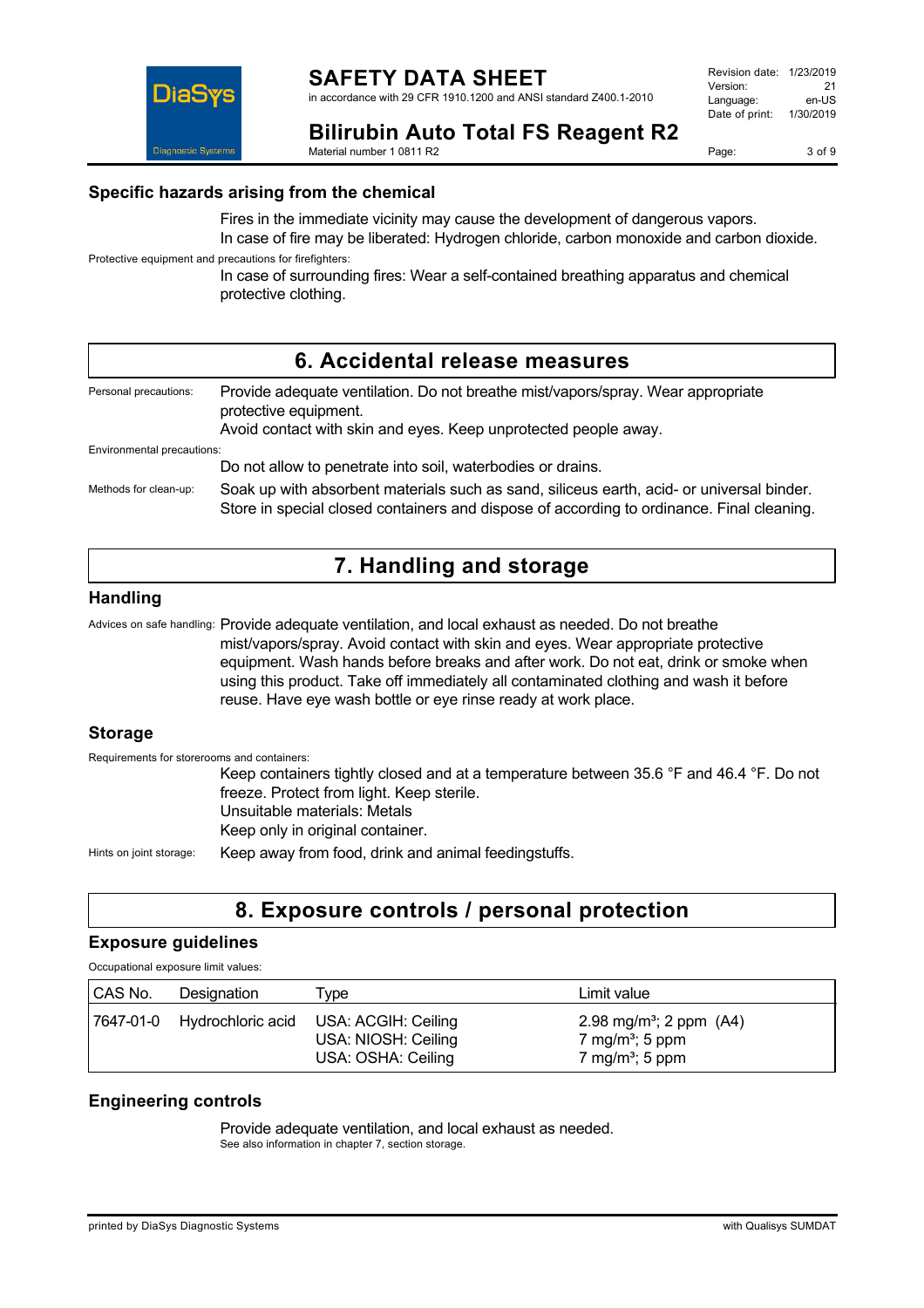in accordance with 29 CFR 1910.1200 and ANSI standard Z400.1-2010

Revision date: 1/23/2019 Version: 21<br>
Language: en-US Language: Date of print: 1/30/2019



**Bilirubin Auto Total FS Reagent R2** Material number 1 0811 R2

Page: 4 of 9

#### **Personal protection equipment (PPE)**

| Eye/face protection             | Tightly sealed goggles according to OSHA Standard - 29 CFR: 1910.133 or ANSI<br>Z87.1-2010.                                                                                                                                                                                                               |
|---------------------------------|-----------------------------------------------------------------------------------------------------------------------------------------------------------------------------------------------------------------------------------------------------------------------------------------------------------|
| Skin protection                 | Wear suitable protective clothing.                                                                                                                                                                                                                                                                        |
|                                 | Protective gloves according to OSHA Standard - 29 CFR: 1910.138.<br>Glove material: Nitrile rubber-Layer thickness: 0.11 mm.<br>Breakthrough time: >480 min.<br>Observe glove manufacturer's instructions concerning penetrability and breakthrough time.                                                 |
| Respiratory protection:         | Respiratory protection must be worn whenever the TLV (WEL) levels have been exceeded.<br>Use filter type (E-P2/P3) according to OSHA Standard - 29 CFR: 1910.134 or ANSI Z88.2.                                                                                                                           |
| General hygiene considerations: |                                                                                                                                                                                                                                                                                                           |
|                                 | Avoid contact with skin and eyes. Wash hands before breaks and after work. Do not<br>breathe mist/vapors/spray. Do not eat, drink or smoke when using this product. Take off<br>immediately all contaminated clothing and wash it before reuse. Have eye wash bottle or<br>eye rinse ready at work place. |

## **9. Physical and chemical properties**

#### **Information on basic physical and chemical properties**

| Appearance:                              | Physical state at 68 °F and 101.3 kPa: liquid<br>Color: yellow up to reddish, clear |
|------------------------------------------|-------------------------------------------------------------------------------------|
| Odor:                                    | odorless                                                                            |
| Odor threshold:                          | No data available                                                                   |
| pH value:                                | at 77 °F: 0.90 - 0.95                                                               |
| Melting point/freezing point:            | No data available                                                                   |
| Initial boiling point and boiling range: | No data available                                                                   |
| Flash point/flash point range:           | not combustible                                                                     |
| Evaporation rate:                        | No data available                                                                   |
| Flammability:                            | No data available                                                                   |
| Explosion limits:                        | No data available                                                                   |
| Vapor pressure:                          | No data available                                                                   |
| Vapor density:                           | No data available                                                                   |
| Density:                                 | at 68 °F: approx. 1.001 g/mL                                                        |
| Water solubility:                        | at 68 °F: completely miscible                                                       |
| Partition coefficient: n-octanol/water:  | No data available                                                                   |
| Auto-ignition temperature:               | No data available                                                                   |
| Thermal decomposition:                   | No data available                                                                   |
| Additional information:                  | No data available                                                                   |

### **10. Stability and reactivity**

Reactivity: May be corrosive to metals.

Chemical stability: Stable under recommended storage conditions.

Possibility of hazardous reactions

No hazardous reaction when handled and stored according to provisions.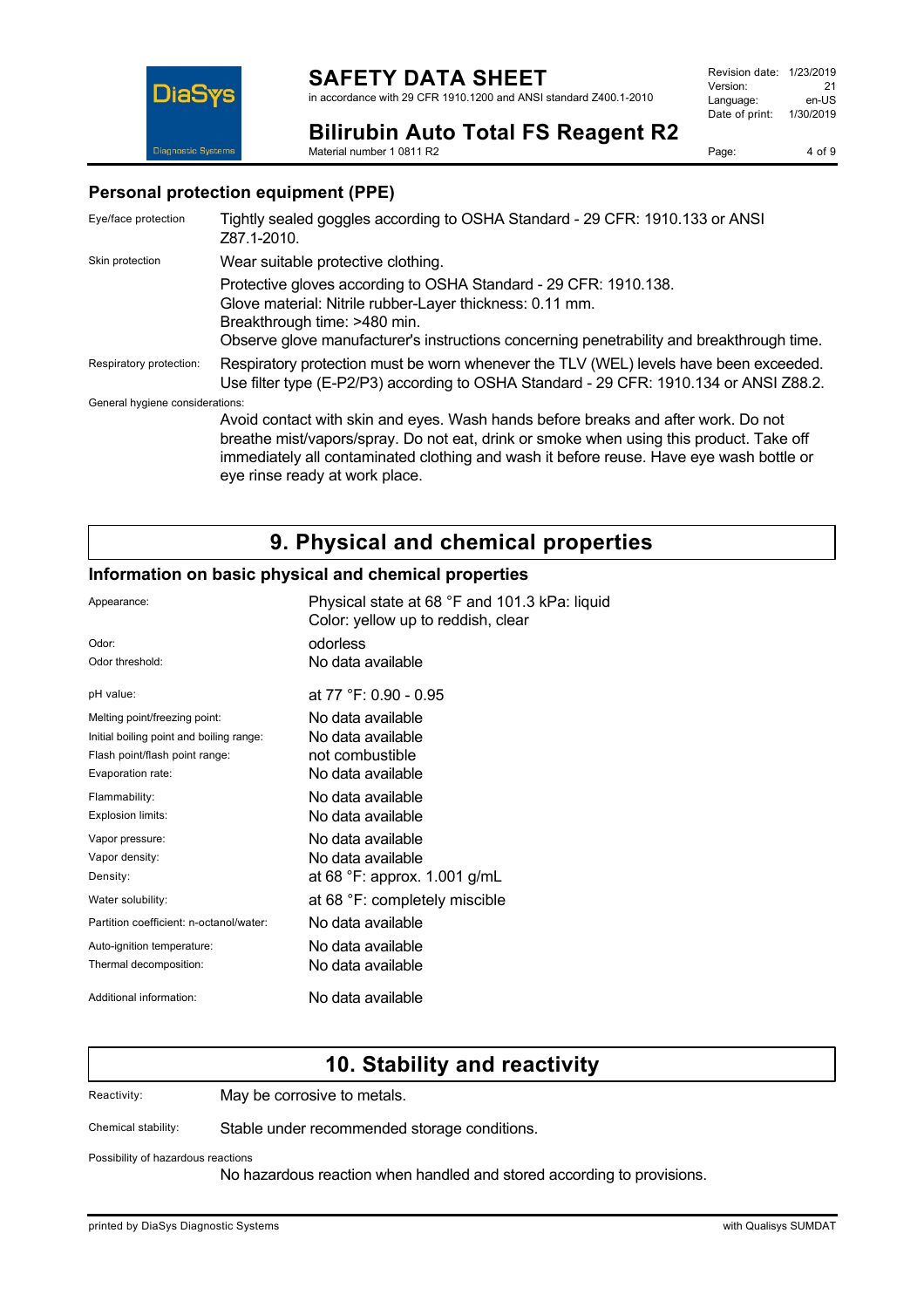

**SAFETY DATA SHEET** in accordance with 29 CFR 1910.1200 and ANSI standard Z400.1-2010 Revision date: 1/23/2019 Version: 21<br>
Language: en-US Language: Date of print: 1/30/2019

**Bilirubin Auto Total FS Reagent R2** Material number 1 0811 R2

Page: 5 of 9

| Conditions to avoid:              | Protect against heat /sun rays.                                                                |
|-----------------------------------|------------------------------------------------------------------------------------------------|
| Incompatible materials:           | alkalis. metals                                                                                |
| Hazardous decomposition products: | No hazardous decomposition products when regulations for storage and handling are<br>observed. |
| Thermal decomposition:            | No data available                                                                              |

## **11. Toxicological information**

#### **Toxicological tests**

| Toxicological effects: | The statements are derived from the properties of the single components. No toxicological<br>data is available for the product as such. |
|------------------------|-----------------------------------------------------------------------------------------------------------------------------------------|
|                        | Acute toxicity (oral): Lack of data.                                                                                                    |
|                        | Acute toxicity (dermal): Lack of data.                                                                                                  |
|                        | Acute toxicity (inhalative): Lack of data.                                                                                              |
|                        | Skin corrosion/irritation: Lack of data.                                                                                                |
|                        | Serious eye damage/irritation: Eye Irritation - Category 2A = Causes serious eye irritation.                                            |
|                        | Sensitisation to the respiratory tract: Lack of data.                                                                                   |
|                        | Skin sensitisation: Lack of data.                                                                                                       |
|                        | Germ cell mutagenicity/Genotoxicity: Lack of data.                                                                                      |
|                        | Carcinogenicity: Lack of data.                                                                                                          |
|                        | Reproductive toxicity: Lack of data.                                                                                                    |
|                        | Effects on or via lactation: Lack of data.                                                                                              |
|                        | Specific target organ toxicity (single exposure): Lack of data.                                                                         |
|                        | Specific target organ toxicity (repeated exposure): Lack of data.                                                                       |
|                        | Aspiration hazard: Lack of data.                                                                                                        |
| Other information:     | Chronic toxicity carcinogenic effect:                                                                                                   |
|                        | Information about hydrochloric acid:<br>IARC Rating: Group 3<br>OSHA Carcinogen: not listed                                             |
| <b>Symptoms</b>        | NTP Rating: not listed                                                                                                                  |

A corrosive effect cannot be ruled out because of the pH value. May cause skin irritation in susceptible persons. May cause respiratory irritation.

# **12. Ecological information**

#### **Ecotoxicity**

Aquatic toxicity: Harmful effects on water organisms by modification of pH-value.

#### **Mobility in soil**

No data available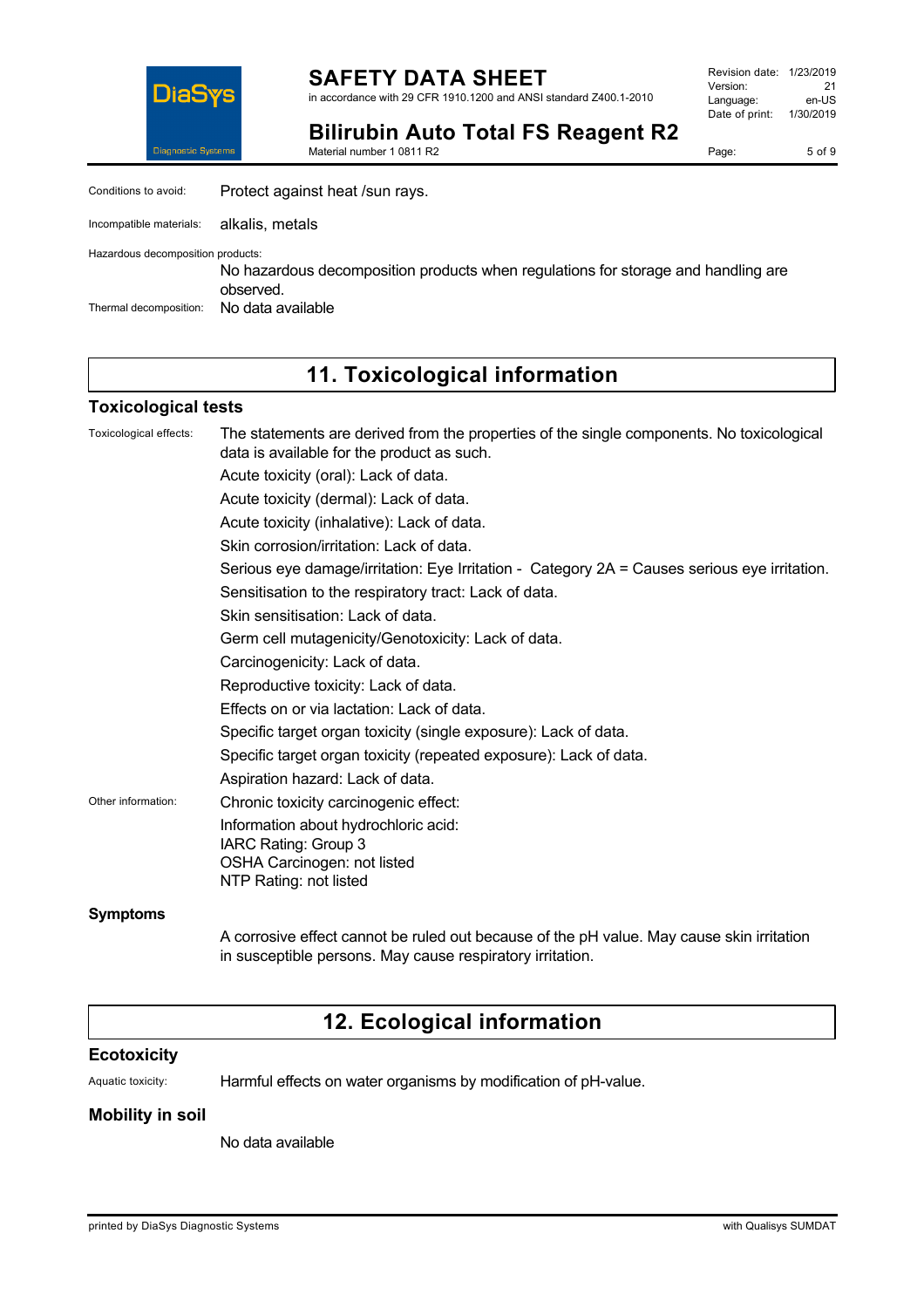

**SAFETY DATA SHEET** in accordance with 29 CFR 1910.1200 and ANSI standard Z400.1-2010

| Revision date:<br>1/23/2019 |
|-----------------------------|
| 21                          |
| en-US                       |
| 1/30/2019                   |
|                             |

**Bilirubin Auto Total FS Reagent R2**

Material number 1 0811 R2

Page: 6 of 9

### **Persistence and degradability**

Further details: No data available

### **Additional ecological information**

General information: Do not allow to enter into ground-water, surface water or drains.

## **13. Disposal considerations**

#### **Product**

Recommendation: Special waste. Dispose of waste according to applicable legislation.

#### **Contaminated packaging**

Recommendation: Dispose of waste according to applicable legislation. Non-contaminated packages may be recycled.

# **14. Transport information**

#### **USA: Department of Transportation (DOT)**

| Identification number:                            | UN3264                                               |
|---------------------------------------------------|------------------------------------------------------|
| Proper shipping name:                             | UN 3264, CORROSIVE LIQUID, ACIDIC, INORGANIC, N.O.S. |
|                                                   | (Hydrochloric acid), mixture                         |
| Hazard class or Division:                         | 8                                                    |
| Packing Group:                                    | Ш                                                    |
| Labels:                                           | 8                                                    |
| Symbols:                                          | G                                                    |
| Special provisions:                               | IB3, T7, TP1, TP28                                   |
| Packaging - Exceptions:                           | 154                                                  |
| Packaging - Non-bulk:                             | 203                                                  |
| Packaging - Bulk:                                 | 241                                                  |
| Quantity limitations - Passenger aircraft / rail: |                                                      |
|                                                   | 5 L                                                  |
| Quantity limitations - Cargo only:                | 60 L                                                 |
| Vessel stowage - Location:                        | A                                                    |
| Vessel stowage - Other:                           | 40                                                   |
|                                                   |                                                      |

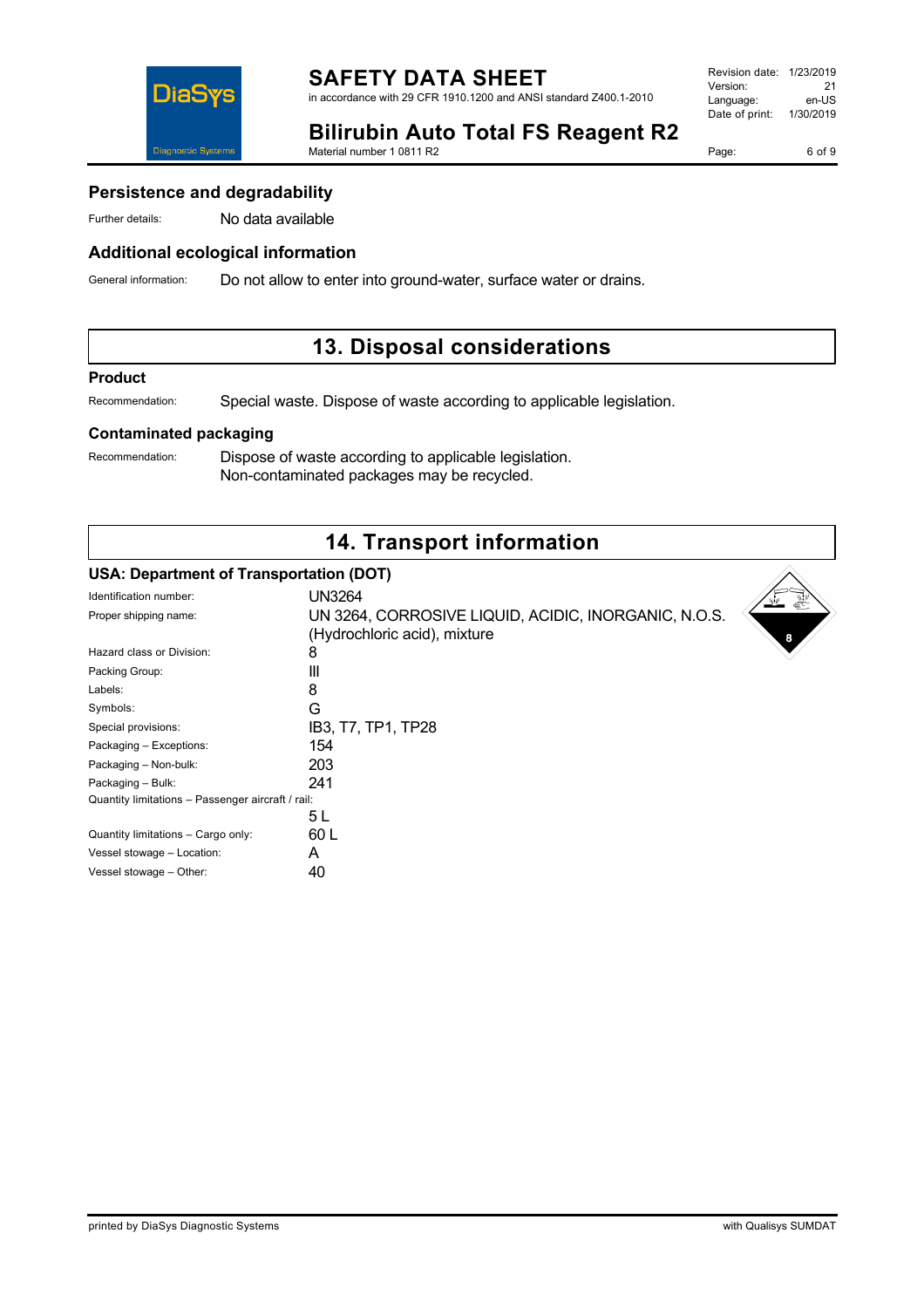

in accordance with 29 CFR 1910.1200 and ANSI standard Z400.1-2010

| Revision date: | 1/23/2019 |
|----------------|-----------|
| Version:       | 21        |
| Language:      | en-US     |
| Date of print: | 1/30/2019 |
|                |           |

**Bilirubin Auto Total FS Reagent R2**

Material number 1 0811 R2

#### Page: 7 of 9

| Sea transport (IMDG) |  |
|----------------------|--|
|----------------------|--|

| UN number:                             | UN 3264                                                                              |
|----------------------------------------|--------------------------------------------------------------------------------------|
| Proper shipping name:                  | UN 3264, CORROSIVE LIQUID, ACIDIC, INORGANIC, N.O.S.                                 |
|                                        | (Hydrochloric acid), mixture                                                         |
| Class or division, Subsidary risk:     | Class 8, Subrisk -                                                                   |
| Packing Group:                         | Ш                                                                                    |
| EmS:                                   | F-A, S-B                                                                             |
| Special provisions:                    | 223, 274                                                                             |
| Limited quantities:                    | 5 L                                                                                  |
| Excepted quantities:                   | E1                                                                                   |
| Contaminated packaging - Instructions: | P001, LP01                                                                           |
| Contaminated packaging - Provisions:   |                                                                                      |
| <b>IBC</b> - Instructions:             | IBC03                                                                                |
| <b>IBC - Provisions:</b>               |                                                                                      |
| Tank instructions - IMO:               |                                                                                      |
| Tank instructions - UN:                | Τ7                                                                                   |
| Tank instructions - Provisions:        | TP1, TP28                                                                            |
| Stowage and handling:                  | Category A. SW2                                                                      |
| Properties and observations:           | Causes burns to skin, eyes and mucous membranes.                                     |
| Marine pollutant:                      | no                                                                                   |
| Segregation group:                     | 1                                                                                    |
| Air transport (IATA)                   |                                                                                      |
| UN/ID number:                          | <b>UN 3264</b>                                                                       |
| Proper shipping name:                  | UN 3264, CORROSIVE LIQUID, ACIDIC, INORGANIC, N.O.S.<br>(Hydrochloric acid), mixture |
| Close or division Cubeidary riok       | Closs <sub>0</sub>                                                                   |

|                                         | (Hydrochloric acid), mixture             |
|-----------------------------------------|------------------------------------------|
| Class or division, Subsidary risk:      | Class 8                                  |
| Packing Group:                          | Ш                                        |
| Hazard label:                           | Corrosive                                |
| <b>Excepted Quantity Code:</b>          | F1                                       |
| Passenger and Cargo Aircraft: Ltd.Qty.: | Pack.Instr. Y841 - Max. Net Qty/Pkg. 1 L |
| Passenger and Cargo Aircraft:           | Pack.Instr. 852 - Max. Net Qty/Pkg. 5 L  |
| Cargo Aircraft only:                    | Pack.Instr. 856 - Max. Net Qty/Pkg. 60 L |
| Special provisions:                     | A3 A803                                  |
| Emergency Response Guide-Code (ERG):    | 8L                                       |
|                                         |                                          |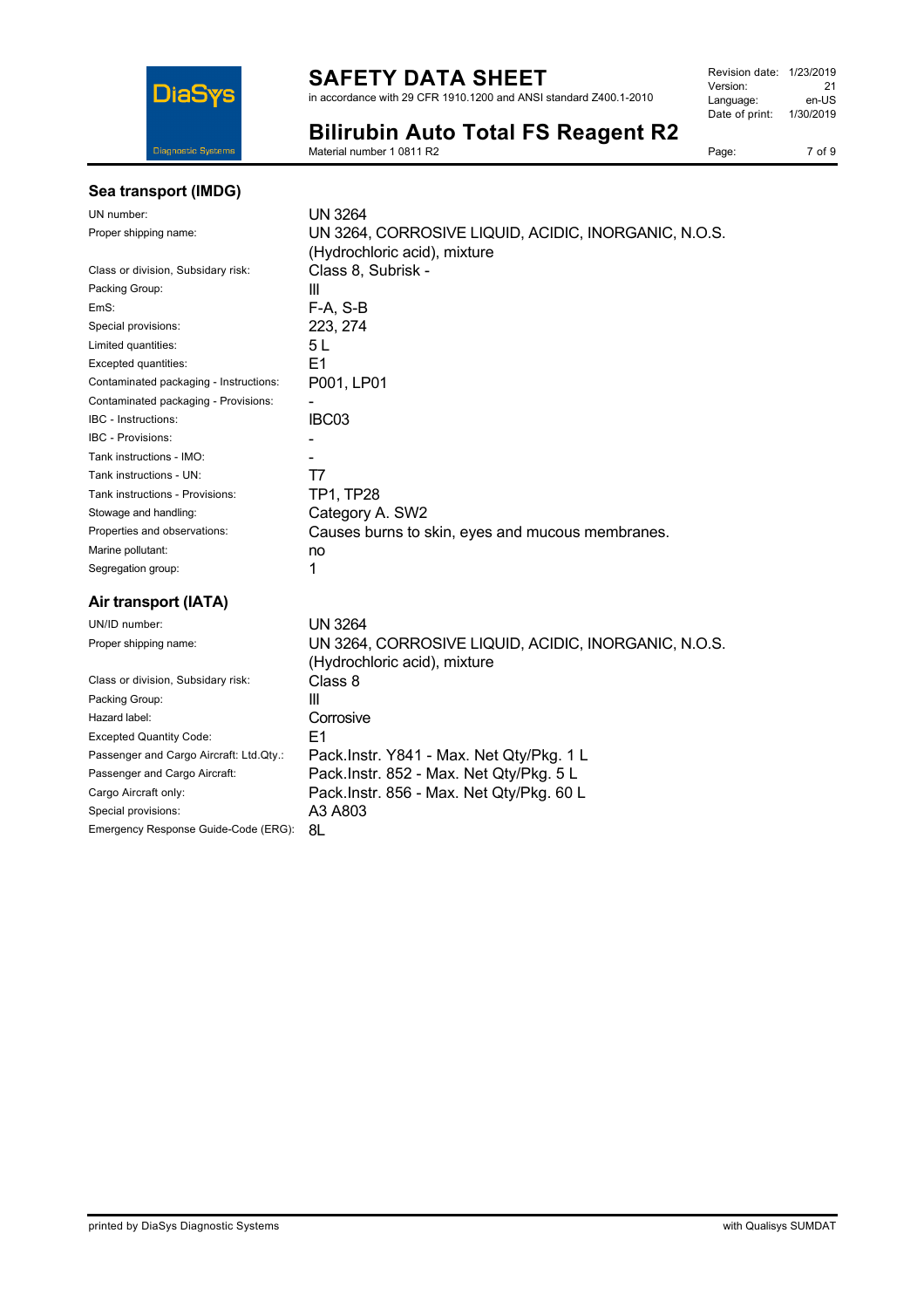

in accordance with 29 CFR 1910.1200 and ANSI standard Z400.1-2010

Revision date: 1/23/2019 Version: 21<br>
Language: en-US Language: Date of print: 1/30/2019

**Bilirubin Auto Total FS Reagent R2**

Page: 8 of 9

### Material number 1 0811 R2

# **15. Regulatory information**

#### **National regulations - U.S. Federal Regulations**

| Dodecan-1-ol, ethoxylated: | TSCA Inventory: listed; EPA flags XU<br>TSCA HPVC: not listed                                                                                                                                                                                                                                                                                                                                                                                                                                                                                                                                                                                                                                              |
|----------------------------|------------------------------------------------------------------------------------------------------------------------------------------------------------------------------------------------------------------------------------------------------------------------------------------------------------------------------------------------------------------------------------------------------------------------------------------------------------------------------------------------------------------------------------------------------------------------------------------------------------------------------------------------------------------------------------------------------------|
| Hydrochloric acid:         | TSCA Inventory: listed; EPA flags T<br>TSCA HPVC: not listed<br>Carcinogen Status:<br>IARC Rating: Group 3<br>OSHA Carcinogen: not listed<br>NTP Rating: not listed<br>Clean Air Act:<br>Accidental Release Prevention: Threshold 5000 lbs. / Basis for listing = a<br>Hazardous Air Pollutants: Code X<br>Clean Water Act:<br>Hazardous Substances: RQ 5000 lbs.<br><b>Other Environmental Laws:</b><br>CERCLA: RQ 5000 lbs.<br>SARA Title III Section 302, EHS: TPQ 500 lbs. / RQ 5000 lbs.<br>SARA Title III Section 313, Toxic Release: Conc. 1.0% / Threshold Standard<br><b>NIOSH Recommendations:</b><br>Occupational Health Guideline: 0332<br>OSHA Process Safety Management: Threshold 5000 lbs. |
|                            |                                                                                                                                                                                                                                                                                                                                                                                                                                                                                                                                                                                                                                                                                                            |

#### **National regulations - U.S. State Regulations**

| Hydrochloric acid: Delaware Air Quality Management List:                         |
|----------------------------------------------------------------------------------|
| DRQ: 5000 - RQ State: Federal Regulations Apply                                  |
| Idaho Air Pollutant List:                                                        |
| Title 585 -- AAC: 0.375 -- EL: 0.05 -- OEL: 7.5 -- Title 586: -                  |
| Massachusetts Haz. Substances codes: 2,4,5 *E* F6 F8 F9                          |
| Minnesota Haz, Substance:                                                        |
| Codes: AO - Ratings: 9.4 - Status: Title III. TRI.                               |
| New Jersey Extraordinarily Hazardous Substances:                                 |
| EPA Threshold: 5000                                                              |
| NJ Threshold: 2000 - NJ Group: I - NJ Table: I Part A - NJ Basis: Not on List    |
| New Jersey RTK Hazardous Substance:                                              |
| DOT: 1789 - Sub No.: 1012 - TPQ: -                                               |
| New York List of Hazardous Substances:                                           |
| RQ -- Air: 5000 - RQ -- Land: 100 - Note: No Note Associated with this chemical. |
| Pennsylvania Haz. Substance code: E                                              |
| Washington Air Contaminant:                                                      |
| Ceiling: 5 ppm / 7 mg                                                            |
|                                                                                  |

### **National regulations - Great Britain**

Hazchem-Code: 2X

### **16. Other information**

Text for labeling: Contains < 2.5 % Dodecan-1-ol, ethoxylated, < 1 % Hydrochloric acid. Safety data sheet available on request.